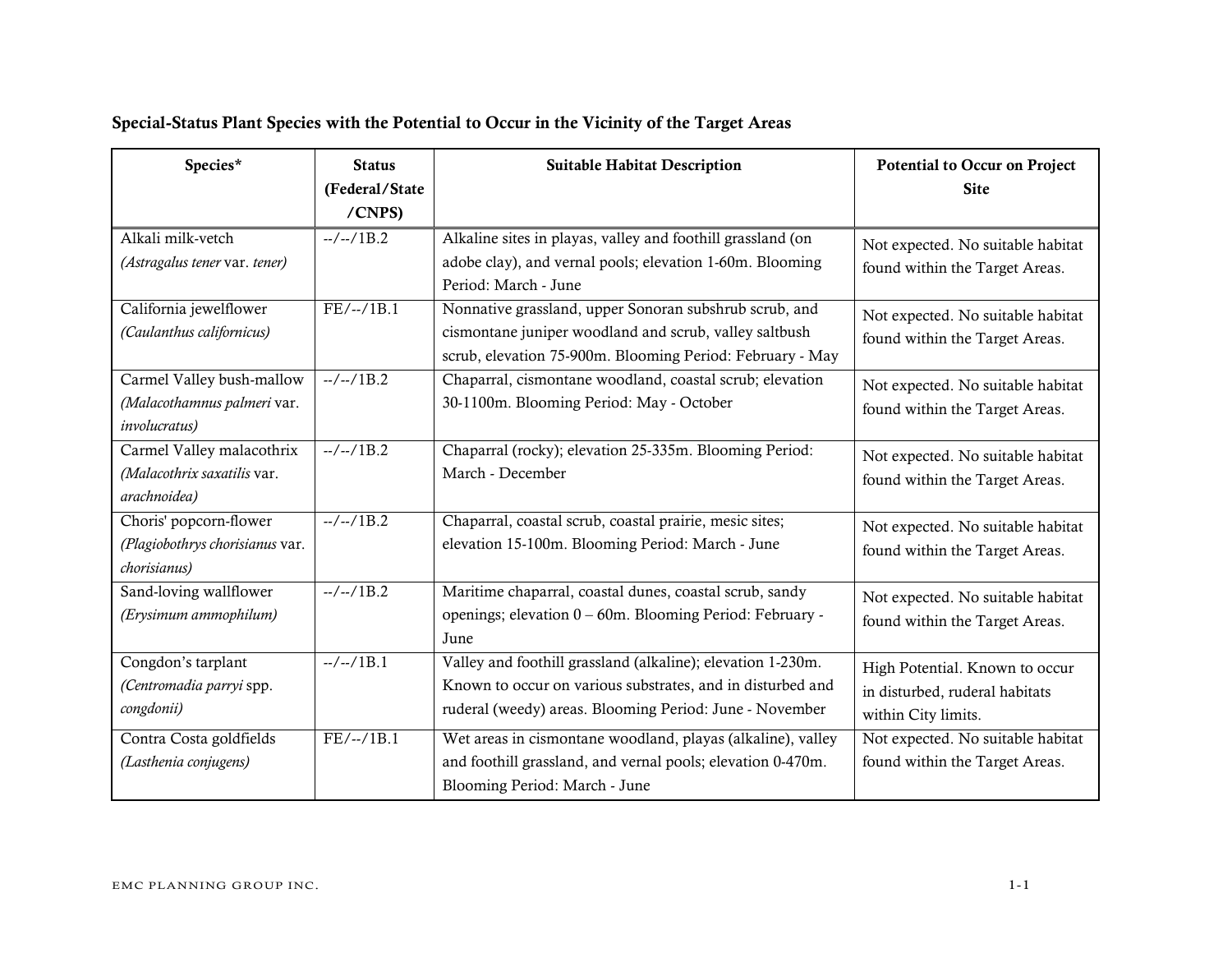| Species*                                                                       | <b>Status</b><br>(Federal/State<br>/CNPS) | <b>Suitable Habitat Description</b>                                                                                                                                                                            | <b>Potential to Occur on Project</b><br><b>Site</b>                 |
|--------------------------------------------------------------------------------|-------------------------------------------|----------------------------------------------------------------------------------------------------------------------------------------------------------------------------------------------------------------|---------------------------------------------------------------------|
| Eastwood's goldenbush<br>(Ericameria fasciculata)                              | $-/-/1B.1$                                | Closed cone coniferous forest, chaparral (maritime), coastal<br>dunes, and coastal scrub/sand. Blooming Period: July -<br>October                                                                              | Not expected. No suitable habitat<br>found within the Target Areas. |
| Fragrant fritillary<br>(Fritillaria liliacea)                                  | $-/-/1B.2$                                | Coastal scrub, valley and foothill grassland, and coastal<br>prairie. Often on serpentine; various soils reported though<br>usually clay in grassland; elevation 3-410m. Blooming<br>Period: February - April  | Not expected. No suitable habitat<br>found within the Target Areas. |
| Hickman's potentilla<br>(Potentilla hickmanii)                                 | FE/SE/1B.1                                | Coastal bluff scrub, closed-cone coniferous forest, meadows<br>and seeps, marshes and swamps, small streams in open or<br>forested areas along the coast; elevation 5-125m. Blooming<br>Period: April - August | Not expected. No suitable habitat<br>found within the Target Areas. |
| Hickman's onion<br>(Allium hickmanii)                                          | $-/-/1B.2$                                | Closed-cone coniferous forest, chaparral, coastal scrub,<br>valley and foothill grassland, coastal prairie, sandy loam,<br>damp ground and vernal swales; elevation 20-200m.<br>Blooming Period: April - May   | Not expected. No suitable habitat<br>found within the Target Areas. |
| Hooker's manzanita<br>(Arctostaphylos hookeri ssp.<br>hookeri)                 | $-/-/1B.2$                                | Sandy soils in coastal scrub, chaparral, and closed-cone<br>forest habitats; evergreen; elevation 45-215m. Blooming<br>Period: February - April                                                                | Not expected. No suitable habitat<br>found within the Target Areas. |
| Hospital Canyon larkspur<br>(Delphinium californicum ssp.<br><i>interius</i> ) | $-/-/1B.2$                                | Cismontane woodland and chaparral, in wet, boggy<br>meadows, openings in chaparral, and in canyons; elevation<br>225-1060m. Blooming Period: April - June                                                      | Not expected. No suitable habitat<br>found within the Target Areas. |
| Hutchinson's larkspur<br>(Delphinium hutchinsoniae)                            | $-/-/1B.2$                                | Broadleaved upland forest, chaparral, coastal prairie, coastal<br>scrub; elevation 0-400m. Blooming Period: March - June                                                                                       | Not expected. No suitable habitat<br>found within the Target Areas. |
| Jolon clarkia<br>(Clarkia jolonensis)                                          | $-/-/1B.2$                                | Cismontane woodland, chaparral, coastal scrub; elevation<br>20-660m. Blooming Period: April - June                                                                                                             | Not expected. No suitable habitat<br>found within the Target Areas. |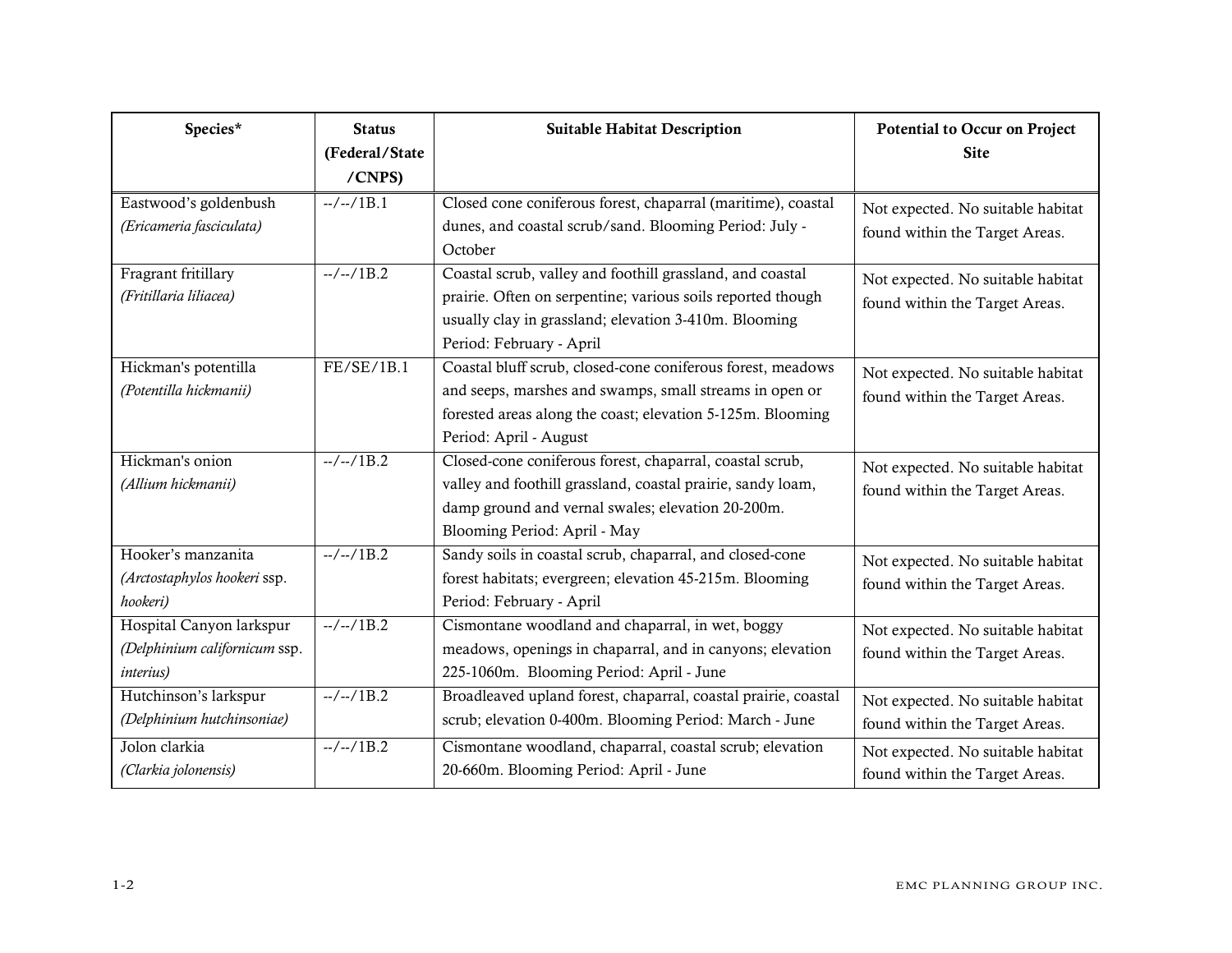| Species*                                                                       | <b>Status</b>            | <b>Suitable Habitat Description</b>                                                                                                                                                  | <b>Potential to Occur on Project</b>                                |
|--------------------------------------------------------------------------------|--------------------------|--------------------------------------------------------------------------------------------------------------------------------------------------------------------------------------|---------------------------------------------------------------------|
|                                                                                | (Federal/State<br>/CNPS) |                                                                                                                                                                                      | <b>Site</b>                                                         |
| Kellogg's horkelia<br>(Horkelia cuneata ssp. sericea)                          | $-/-/1B.1$               | Closed-cone coniferous forest, maritime chaparral, coastal<br>scrub, sandy or gravelly openings; elevation 10-200m.<br>Blooming Period: April - September                            | Not expected. No suitable habitat<br>found within the Target Areas. |
| Legenere<br>(Legenere limosa)                                                  | $-/-/1B.1$               | In beds of vernal pools; elevation 1-880m. Blooming Period:<br>April - June                                                                                                          | Not expected. No suitable habitat<br>found within the Target Areas. |
| Marsh microseris<br>(Microseris paludosa)                                      | $-/-/1B.2$               | Closed-cone coniferous forest, cismontane woodland, coastal<br>scrub, valley and foothill grassland; elevation 5-300m.<br>Blooming Period: April - June                              | Not expected. No suitable habitat<br>found within the Target Areas. |
| Marsh sandwort<br>(Arenaria paludicola)                                        | FE/SE/1B.1               | Sandy openings, marshes and swamps (freshwater or<br>brackish); elevation 3-170m. Blooming Period: May - August                                                                      | Not expected. No suitable habitat<br>found within the Target Areas. |
| Menzies's wallflower<br>(Erysimum menziesii)                                   | FE/SE/1B.1               | Coastal dunes. Known only from Mendocino and Monterey<br>Counties, localized on dunes and coastal strand; elevation 0-<br>35m. Blooming Period: March - June                         | Not expected. No suitable habitat<br>found within the Target Areas. |
| Toro (Monterey)<br>manzanita<br>(Arctostaphylos montereyensis)                 | $-/-/1B.2$               | Maritime chaparral, cismontane woodland, coastal scrub,<br>sandy; elevation 30-730m. Blooming Period: February -<br>March                                                            | Not expected. No suitable habitat<br>found within the Target Areas. |
| Monterey pine<br>(Pinus radiata)                                               | $-/-/1B.1$               | Closed-cone coniferous forest, cismontane woodland;<br>elevation 25-185m. Evergreen                                                                                                  | Not expected. No suitable habitat<br>found within the Target Areas. |
| Monterey spineflower<br>(Chorizanthe pungens var.<br>pungens)                  | $FT/-/1B.2$              | Sandy openings in maritime chaparral, cismontane<br>woodland, coastal dunes, coastal scrub, and valley and<br>foothill grassland; elevation 3-450m. Blooming Period: April<br>- June | Not expected. No suitable habitat<br>found within the Target Areas. |
| Northern curly-leaved<br>monardella<br>(Monardella sinuata ssp.<br>nigrescens) | $-/-/1B.2$               | Coastal dunes, coastal scrub, chaparral, lower montane<br>coniferous forest. Sandy soils, elevation 0-300m. Blooming<br>Period: April - September                                    | Not expected. No suitable habitat<br>found within the Target Areas. |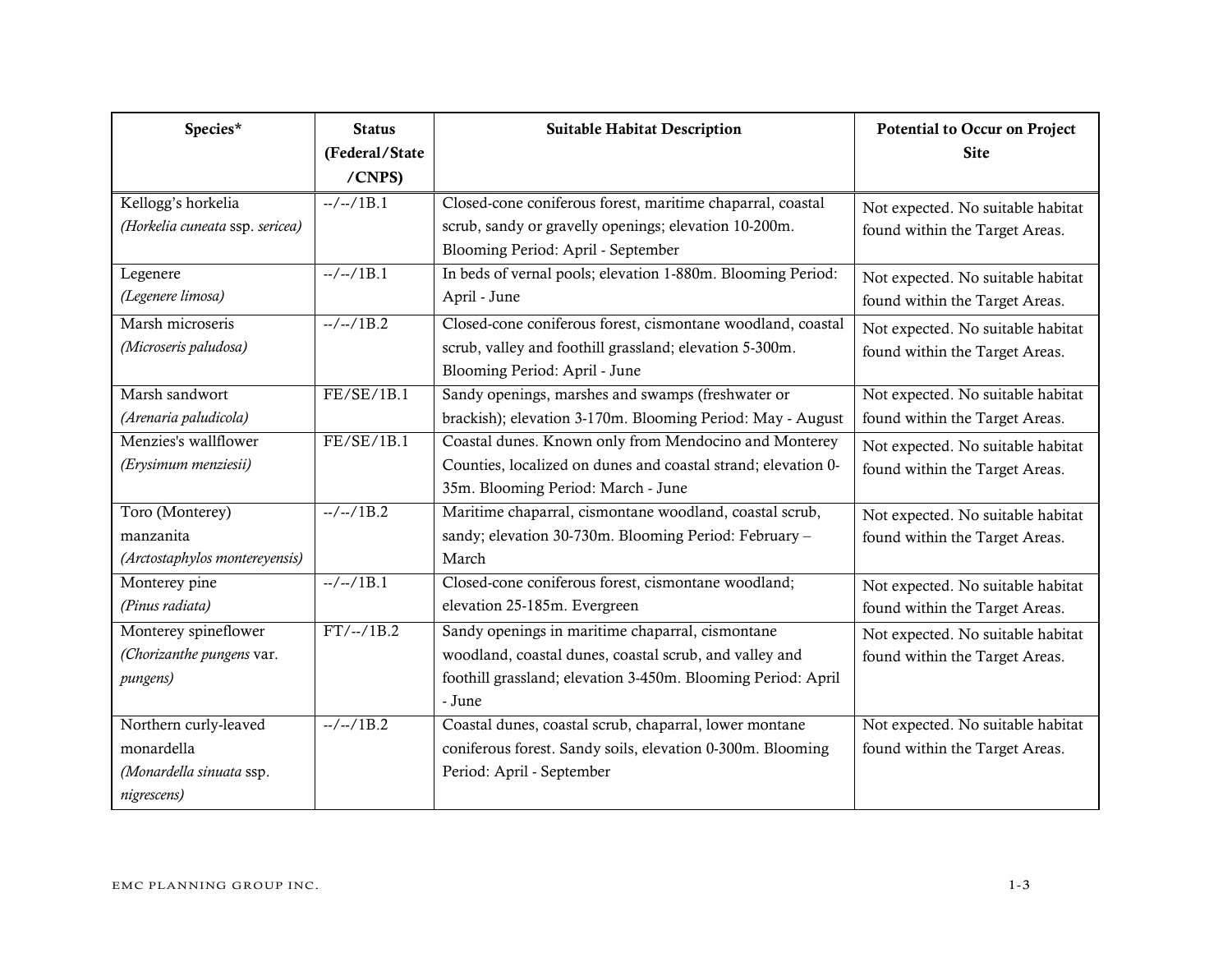| Species*                     | <b>Status</b>              | <b>Suitable Habitat Description</b>                            | Potential to Occur on Project     |
|------------------------------|----------------------------|----------------------------------------------------------------|-----------------------------------|
|                              | (Federal/State             |                                                                | <b>Site</b>                       |
|                              | /CNPS)                     |                                                                |                                   |
| Oregon meconella             | $-/-/1B.1$                 | Coastal prairie, coastal scrub. Open, moist places; elevation  | Not expected. No suitable habitat |
| (Meconella oregana)          |                            | 60-640m. Blooming Period: March - May                          | found within the Target Areas.    |
| Pacific Grove clover         | $-$ /SR $\overline{/1B.1}$ | Closed-cone coniferous forest, coastal prairie, meadows and    | Not expected. No suitable habitat |
| (Trifolium polyodon)         |                            | seeps, valley and foothill grassland, mesic; elevation 5-120m. | found within the Target Areas.    |
|                              |                            | Blooming Period: April - June                                  |                                   |
| Pajaro manzanita             | $-/-/1B.1$                 | Sandy soils in chaparral habitat; evergreen; elevation 30-     | Not expected. No suitable habitat |
| (Arctostaphylos pajaroensis) |                            | 760m. Blooming Period: December - March                        | found within the Target Areas.    |
| Pine rose                    | $-/-/1B.2$                 | Closed-cone coniferous forest; elevation 2-300m. Blooming      | Not expected. No suitable habitat |
| (Rosa pinetorum)             |                            | Period: May - July                                             | found within the Target Areas.    |
| Pink Johnny-nip              | $-/-/1B.1$                 | Coastal bluff scrub, coastal prairie; elevation 0-100m.        | Not expected. No suitable habitat |
| (Castilleja ambigua var.     |                            | Blooming Period: May - August                                  | found within the Target Areas.    |
| insalutata)                  |                            |                                                                |                                   |
| Pinnacles buckwheat          | $-/-/1B.3$                 | Sandy sites in chaparral and valley and foothill grassland,    | Not expected. No suitable habitat |
| (Eriogonum nortonii)         |                            | often on recent burns; elevation 300-975m. Blooming Period:    | found within the Target Areas.    |
|                              |                            | May - June                                                     |                                   |
| Purple amole                 | $FT/-/1B.1$                | Cismontane woodland, valley and foothill grassland. Often      | Not expected. No suitable habitat |
| (Chlorogalum purpureum var.  |                            | in grassy areas with blue oaks in foothill woodland; elevation | found within the Target Areas.    |
| purpureum)                   |                            | 300-330m. Blooming Period: May - June                          |                                   |
| Robust monardella            | $-/-/1B.2$                 | Broadleaved upland forest, chaparral, cismontane woodland,     | Not expected. No suitable habitat |
| (Monardella villosa ssp.     |                            | valley and foothill grassland. Openings; elevation 30-3000m.   | found within the Target Areas.    |
| globosa)                     |                            | Blooming Period: June - July                                   |                                   |
| Robust spineflower           | $FE/-/1B.1$                | Sandy or gravelly openings in cismontane woodland, coastal     | Not expected. No suitable habitat |
| (Chorizanthe robusta var.    |                            | dunes, and coastal scrub; prefers sandy terraces and bluffs or | found within the Target Areas.    |
| robusta)                     |                            | loose sand; elevation 3-300m. Blooming Period: April - July    |                                   |
| Round-leaved filaree         | $-/-/1B.1$                 | Clay sites in cismontane woodland, and valley and foothill     | Not expected. No suitable habitat |
| (California macrophylla)     |                            | grassland; elevation 15-1200m. Blooming Period: March -        | found within the Target Areas.    |
|                              |                            | May                                                            |                                   |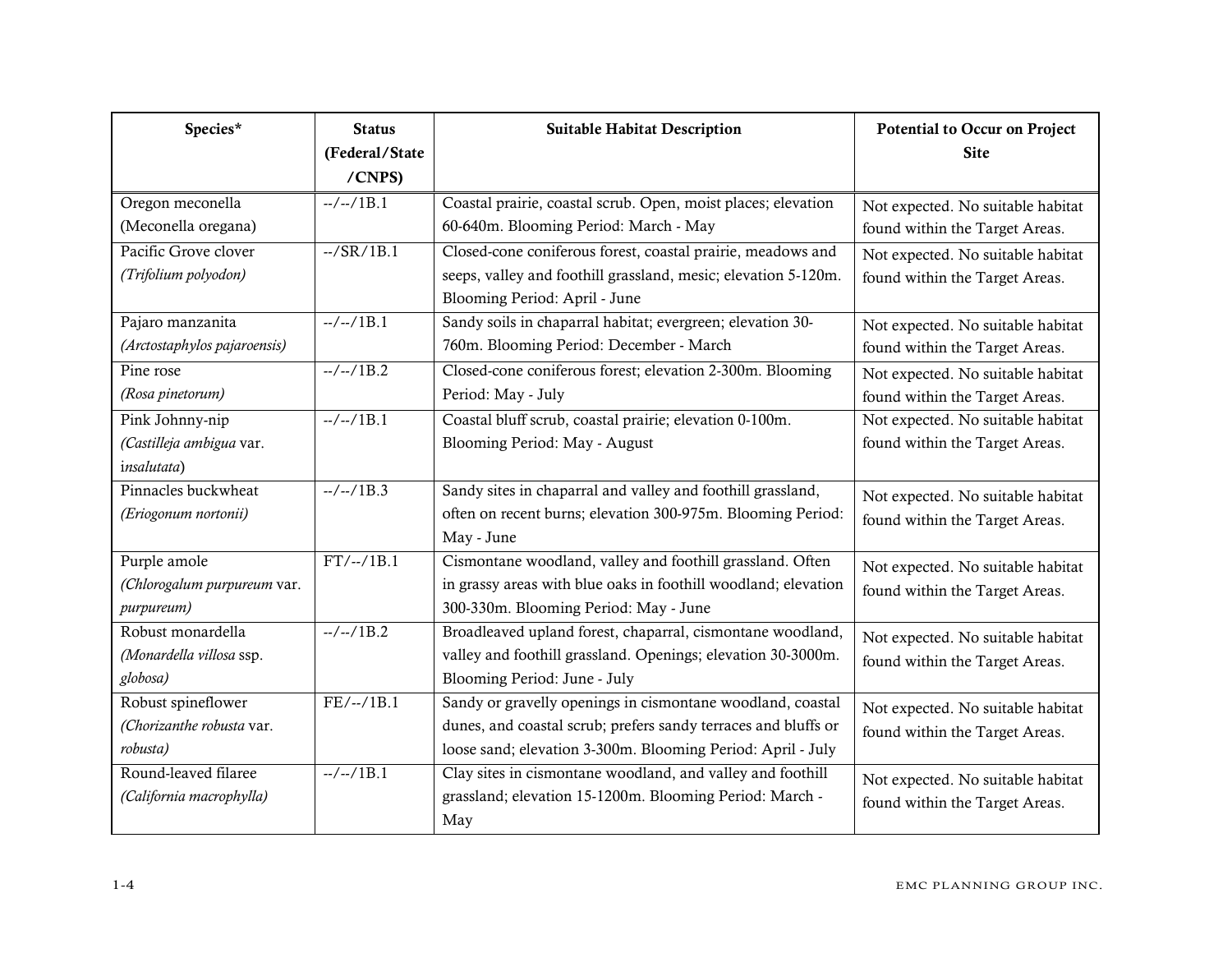| Species*                                                   | <b>Status</b><br>(Federal/State<br>/CNPS) | <b>Suitable Habitat Description</b>                                                                                                                                                                                             | Potential to Occur on Project<br><b>Site</b>                        |
|------------------------------------------------------------|-------------------------------------------|---------------------------------------------------------------------------------------------------------------------------------------------------------------------------------------------------------------------------------|---------------------------------------------------------------------|
| Saline clover<br>(Trifolium hydrophilum)                   | $-/-/1B.2$                                | Marshes and swamps, valley and foothill grassland, and<br>vernal pools. Prefers wet, alkaline sites; elevation 0-300m.<br>Blooming Period: April - June                                                                         | Not expected. No suitable habitat<br>found within the Target Areas. |
| San Benito evening<br>primrose<br>(Camissonia benitensis)  | $FE/-1B.1$                                | Serpentine alluvium, clay or gravelly. Chaparral, cismontane<br>woodland, valley and foothill grassland; elevation 600-<br>1280m.                                                                                               | Not expected. No suitable habitat<br>found within the Target Areas. |
| San Francisco<br>popcornflower<br>(Plagiobothrys diffusus) | $-./SE/1B.1$                              | Valley and foothill grassland, coastal prairie. Historically<br>from grassy slopes with marine influence; elevation 60-485m.<br>Blooming Period: March - June                                                                   | Not expected. No suitable habitat<br>found within the Target Areas. |
| Monterey gilia<br>(Gilia tenuiflora ssp. arenaria)         | FE/ST/1B.2                                | Maritime chaparral, cismontane woodland, coastal dunes,<br>coastal scrub, sandy openings; elevation 0-45m. Blooming<br>Period: April - June                                                                                     | Not expected. No suitable habitat<br>found within the Target Areas. |
| Sandmat manzanita<br>(Arctostaphylos pumila)               | $-/-/1B.2$                                | Closed cone coniferous forest, maritime chaparral,<br>cismontane woodland, coastal dunes, coastal scrub, sandy<br>openings; elevation 30-730m. Blooming Period: February -<br>May                                               | Not expected. No suitable habitat<br>found within the Target Areas. |
| Santa Cruz clover<br>(Trifolium buckwestiorum)             | $-/-/1B.1$                                | Broadleaved upland forest, cismontane woodland, and<br>coastal prairie; prefers moist grassland and gravelly margins;<br>elevation 105-610m. Blooming Period: April - October                                                   | Not expected. No suitable habitat<br>found within the Target Areas. |
| Santa Cruz microseris<br>(Stebbinsoseris decipiens)        | $-/-/1B.2$                                | Broadleaved upland forest, closed-cone coniferous forest,<br>chaparral, coastal prairie, coastal scrub, valley and foothill<br>grassland, open areas, sometimes serpentine; elevation 10-<br>500m. Blooming Period: April - May | Not expected. No suitable habitat<br>found within the Target Areas. |
| Santa Cruz tarplant<br>(Holocarpha macradenia)             | FT/SE/1B.1                                | Coastal prairie, coastal scrub, and valley and foothill<br>grassland; often on clay or sandy soils; elevation 10-220m.<br>Blooming Period: June - October                                                                       | Not expected. No suitable habitat<br>found within the Target Areas. |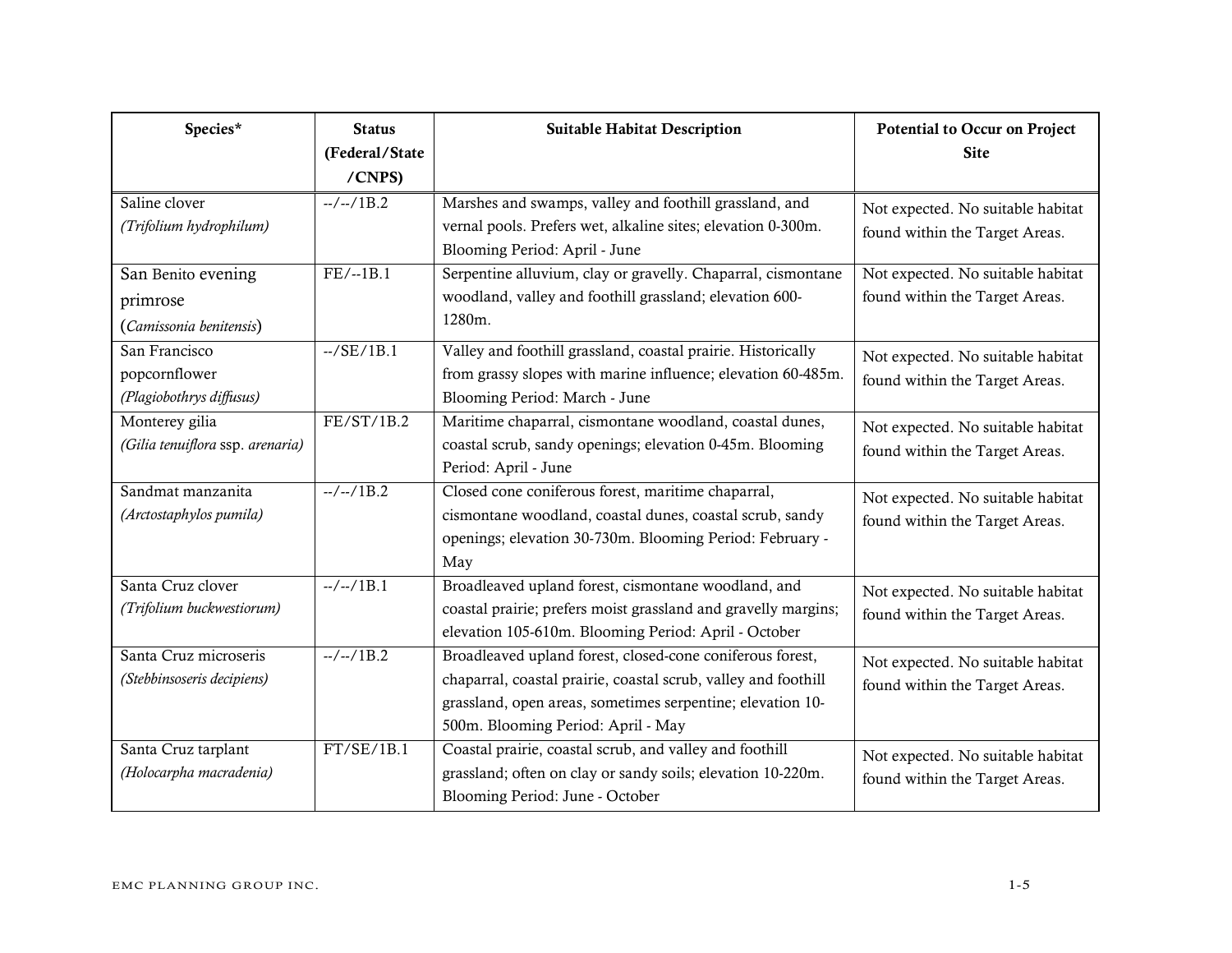| Species*                                                                                                                                                                                           | <b>Status</b><br>(Federal/State<br>/CNPS) | <b>Suitable Habitat Description</b>                                                                                                                                                                                 | <b>Potential to Occur on Project</b><br><b>Site</b>                 |
|----------------------------------------------------------------------------------------------------------------------------------------------------------------------------------------------------|-------------------------------------------|---------------------------------------------------------------------------------------------------------------------------------------------------------------------------------------------------------------------|---------------------------------------------------------------------|
| Santa Lucia bush-mallow<br>(Malacothamnus palmeri var.<br>palmeri)                                                                                                                                 | $-/-/1B.2$                                | Chaparral. Dry rocky slopes, mostly near summits, but<br>occasionally extending down canyons to the sea; elevation<br>60-365m. Blooming Period: May - July                                                          | Not expected. No suitable habitat<br>found within the Target Areas. |
| Seaside bird's-beak<br>(Cordylanthus rigidus ssp.<br>littoralis)                                                                                                                                   | $-./SE/1B.1$                              | Closed-cone coniferous forest, maritime chaparral,<br>cismontane woodland, coastal dunes, coastal scrub, sandy<br>often disturbed sites; elevation 0-215m. Blooming Period:<br>May - October                        | Not expected. No suitable habitat<br>found within the Target Areas. |
| San Joaquin wooly-threads<br>(Monolopia congdonii)                                                                                                                                                 | $FE/-/1B.2$                               | Chenopod scrub and valley and foothill grassland. Alkaline<br>or loamy plains, sandy soils, often with grasses and within<br>chenopod scrub, elevation 60-800m. Blooming Period:<br>February - May                  | Not expected. No suitable habitat<br>found within the Target Areas. |
| Clover lupine (Tidestrom's)<br>(Lupinus tidestromii)                                                                                                                                               | FE/SE/1B.1                                | Partially stabilized dunes, immediately near the ocean;<br>elevation 0-3m. Blooming Period: April - June                                                                                                            | Not expected. No suitable habitat<br>found within the Target Areas. |
| Umbrella larkspur<br>(Delphinium umbraculorum)                                                                                                                                                     | $-/-/1B.2$                                | Cismontane woodland, mesic sites; elevation 400-1600m.<br>Blooming Period: April - June                                                                                                                             | Not expected. No suitable habitat<br>found within the Target Areas. |
| Vernal pool bent grass<br>(Agrostis lacuna-vernalis)                                                                                                                                               | $-/-/1B.1$                                | Vernal pools (mima mounds); elevation 115-145m.                                                                                                                                                                     | Not expected. No suitable habitat<br>found within the Target Areas. |
| Woodland woollythreads<br>(Monolopia gracilens)                                                                                                                                                    | $-/-/1B.2$                                | Serpentine, open sites in broadleaved upland forest,<br>chaparral, cismontane woodland, North Coast coniferous<br>forest, and valley and foothill grassland; elevation 100-<br>1200m. Blooming Period: March - July | Not expected. No suitable habitat<br>found within the Target Areas. |
| Yadon's rein orchid<br>(Piperia yadonii)<br>$\overline{ODMU}$ 2015 $\overline{OMDQ}$ 2015 USDNIC 2015 $\overline{D1}$ $\overline{O}$ $\overline{D1}$ $\overline{O}$ $\overline{D1}$ $\overline{O}$ | $FE/-/1B.1$                               | Sandy sites in coastal bluff scrub, closed cone coniferous<br>forest, maritime chaparral; elevation 10-510m. Blooming<br>Period: May - August                                                                       | Not expected. No suitable habitat<br>found within the Target Areas. |

*Sources:* CDFW 2017, CNPS 2017, USFWS 2017, EMC Planning Group 2017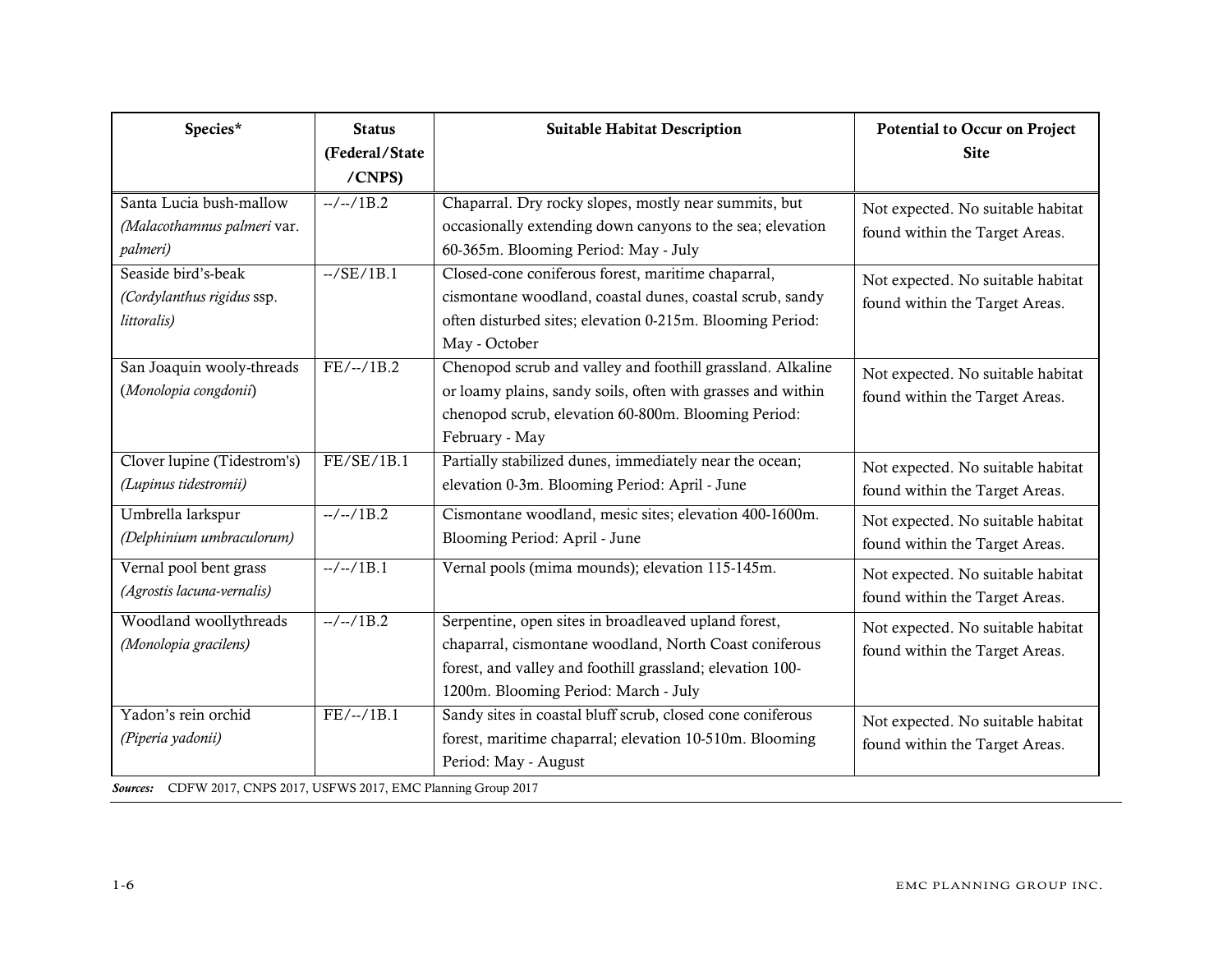\* Please note that although beach or marine species are listed in database searches, they have not been included in this table due to the geographic location of the project.

#### *Listing Status Codes:*

## Federal (USFWS)

- FE Listed as Endangered under the Federal Endangered Species Act.
- FT Listed as Threatened under the Federal Endangered Species Act.
- FC Candidate for listing under the Federal Endangered Species Act.

### State (CDFW)

- SE Listed as Endangered under the California Endangered Species Act.
- ST Listed as Threatened under the California Endangered Species Act.
- SR Listed as Rare under the California Endangered Species Act.
- SC Candidate for listing under the California Endangered Species Act.

### CNPS Rare Plant Ranks and Threat Code Extensions

- 1B: Plants that are considered Rare, Threatened, or Endangered in California and elsewhere.
- 2B: Plants that are considered Rare, Threatened, or Endangered in California, but more common elsewhere.
- .1: Seriously endangered in California (over 80% of occurrences threatened/high degree and immediacy of threat).
- .2: Fairly endangered in California (20-80% occurrences threatened).

.3: Not very threatened in California (less than 20% of occurrences threatened low degree and immediacy of threat or no current threats known).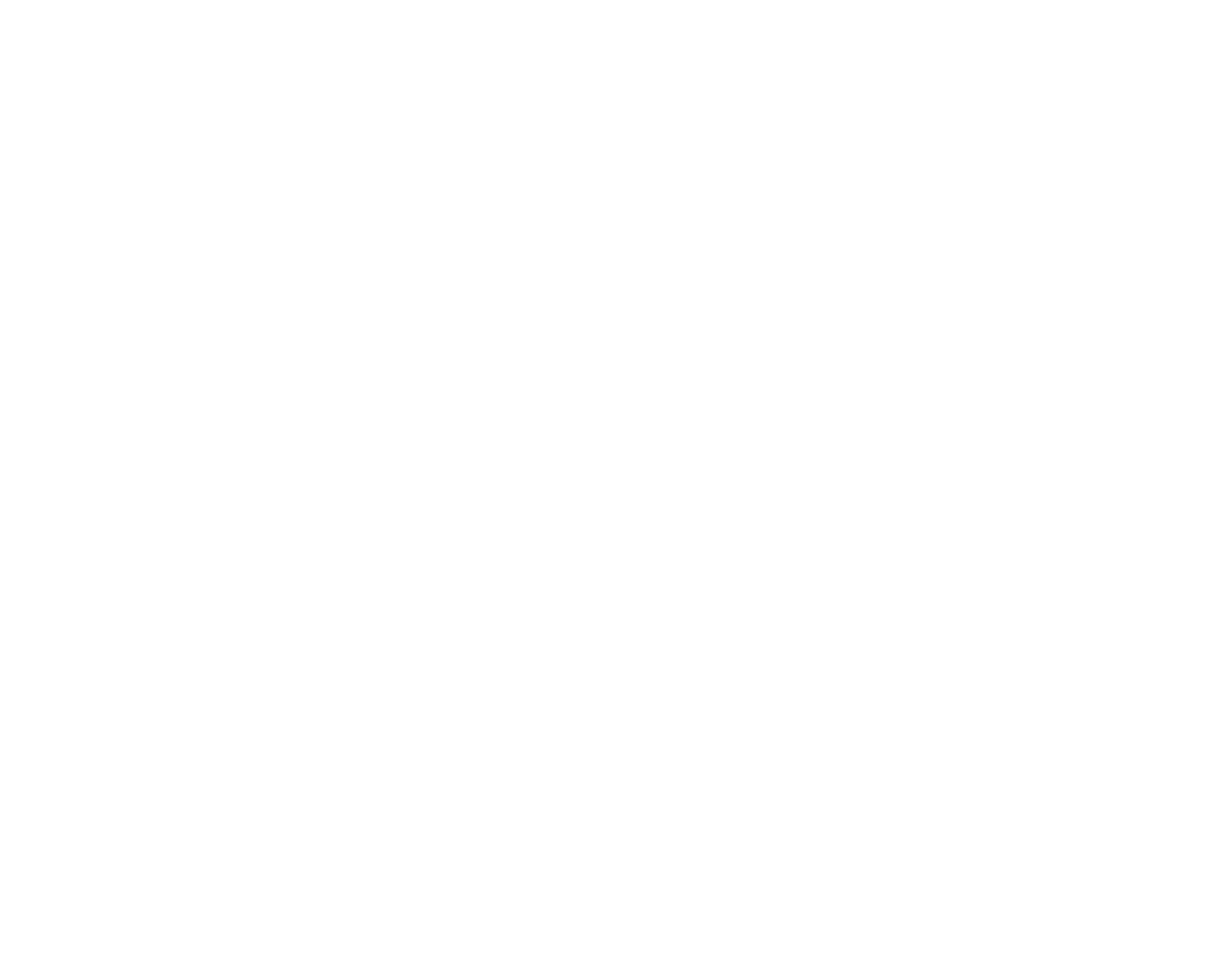# Special-Status Wildlife Species with the Potential to Occur in the Vicinity of the Target Areas

| Species*                                                        | <b>Status</b><br>(Federal/State<br>/CNPS) | <b>Suitable Habitat Description</b>                                                                                                                                                                                                                                                                                    | <b>Potential to Occur on Project</b><br><b>Site</b>                             |
|-----------------------------------------------------------------|-------------------------------------------|------------------------------------------------------------------------------------------------------------------------------------------------------------------------------------------------------------------------------------------------------------------------------------------------------------------------|---------------------------------------------------------------------------------|
| American badger<br>(Taxidea taxus)                              | $-$ /SSC                                  | Most abundant in drier, open stages of most shrub, forest, and<br>herbaceous habitats. Need sufficient food and open,<br>uncultivated ground with friable soils to dig burrows. Prey on<br>burrowing rodents.                                                                                                          | Not expected. No suitable habitat<br>found within the Target Areas.             |
| Arroyo toad<br>(Bufo californicus)                              | FE/SSC                                    | Semi-arid regions near washes or intermittent streams, including<br>valley-foothill and desert riparian, desert wash, etc. Rivers with<br>sandy banks, willows, cottonwoods, and sycamores, loose,<br>gravelly areas of streams in drier parts of range.                                                               | Not expected to occur. Salinas is<br>north of species currently known<br>range. |
| <b>Bank</b> swallow<br>(Riparia riparia)                        | $-./ST$                                   | Highly colonial species that nests in alluvial soils along rivers,<br>streams, lakes, and ocean coasts. Nesting colonies only occur in<br>vertical banks or bluffs of friable soils at least 1 meter tall<br>suitable for burrowing with some predator deterrence values.<br>Breeding colony present in Salinas River. | Not expected. No suitable habitat<br>found within the Target Areas.             |
| Bay checkerspot<br>butterfly<br>(Euphydryas editha<br>bayensis) | $FT/-$                                    | Restricted to native grasslands on outcrops of serpentine soil in<br>the vicinity of San Francisco Bay. Plantago erecta is the primary<br>host plant; Castilleja densiflora and C. exserta are secondary host<br>plants.                                                                                               | Not expected. No suitable habitat<br>found within the Target Areas.             |
| Black legless lizard<br>(Anniella pulchra nigra)                | $-$ /SSC                                  | Moist, warm habitats with loose soil for burrowing and<br>prostrate plant cover in beaches, chaparral, pine-oak woodland,<br>or riparian areas.                                                                                                                                                                        | Not expected. No suitable habitat<br>found within the Target Areas.             |
| Blunt-nosed leopard<br>lizard<br>(Gambelia sila)                | FE/SE                                     | Resident of sparsely vegetated alkali and desert scrub habitats,<br>in areas of low topographic relief. Seeks cover in mammal<br>burrows, under shrubs or structures such as fence posts.                                                                                                                              | Not expected. No suitable habitat<br>found within the Target Areas.             |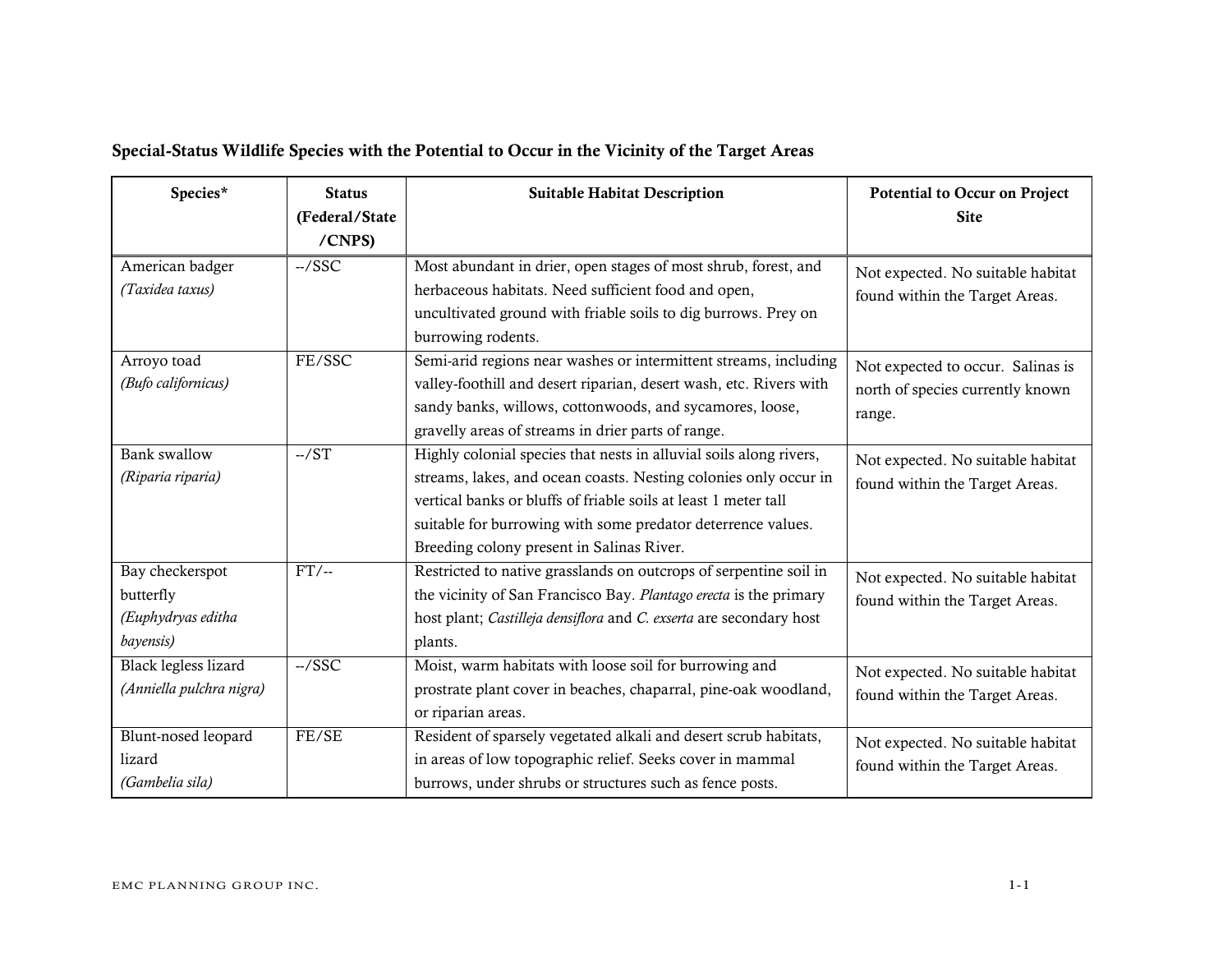| Species*                                                                   | <b>Status</b><br>(Federal/State<br>/CNPS) | <b>Suitable Habitat Description</b>                                                                                                                                                                                                                             | Potential to Occur on Project<br><b>Site</b>                                                                                                                                                                                                     |
|----------------------------------------------------------------------------|-------------------------------------------|-----------------------------------------------------------------------------------------------------------------------------------------------------------------------------------------------------------------------------------------------------------------|--------------------------------------------------------------------------------------------------------------------------------------------------------------------------------------------------------------------------------------------------|
| Burrowing owl<br>(Athene cunicularia)                                      | $-$ /SSC                                  | Open, dry, annual or perennial grasslands, desert, or scrubland,<br>with available small mammal burrows.                                                                                                                                                        | High potential to occur. Known<br>population near Salinas airport.                                                                                                                                                                               |
| California<br>brackishwater snail<br>(mimic tryonia)<br>(Tryonia imitator) | $-/SSC$                                   | Aquatic, found on rocks and in gravel of riffles in cool, swift,<br>clear streams.                                                                                                                                                                              | Not expected. No suitable habitat<br>found within the Target Areas.                                                                                                                                                                              |
| California condor<br>(Gymnogyps<br>californianus)                          | FE/SE                                     | Requires vast expanses of open savannah, grasslands, and<br>foothill chaparral in mountain ranges of moderate altitude.<br>Deep canyons containing clefts in the rocky walls provide<br>nesting sites. Forages up to 100 miles from roost/nest.                 | Not expected to occur. No<br>nesting habitat present in study<br>area. Population in Big<br>Sur/Pinnacles now travels up to<br>Año Nuevo so may be seen as a<br>flyover. Feeds on carrion so could<br>be observed opportunistically<br>foraging. |
| California horned lark<br>(Eremophila alpestris<br>actia)                  | $-$ /SSC                                  | Coastal regions, chiefly from Sonoma County to San Diego<br>County, also within the main part of the San Joaquin Valley and<br>east to the foothills. Prefers short-grass prairie, mountain<br>meadows, open coastal plains, fallow grain fields, alkali flats. | High potential to occur. Observed<br>during field reconnaissance<br>surveys. Known to nest in<br>agricultural fields.                                                                                                                            |
| California linderiella<br>(Linderiella occidentalis)                       | $FSC$ /--                                 | Seasonal pools in unplowed grasslands with old alluvial soils<br>underlain by hardpan or in sandstone depressions. Water in the<br>pools typically has very low alkalinity, conductivity, and total<br>dissolved solids.                                        | Not expected. No suitable habitat<br>found within the Target Areas.                                                                                                                                                                              |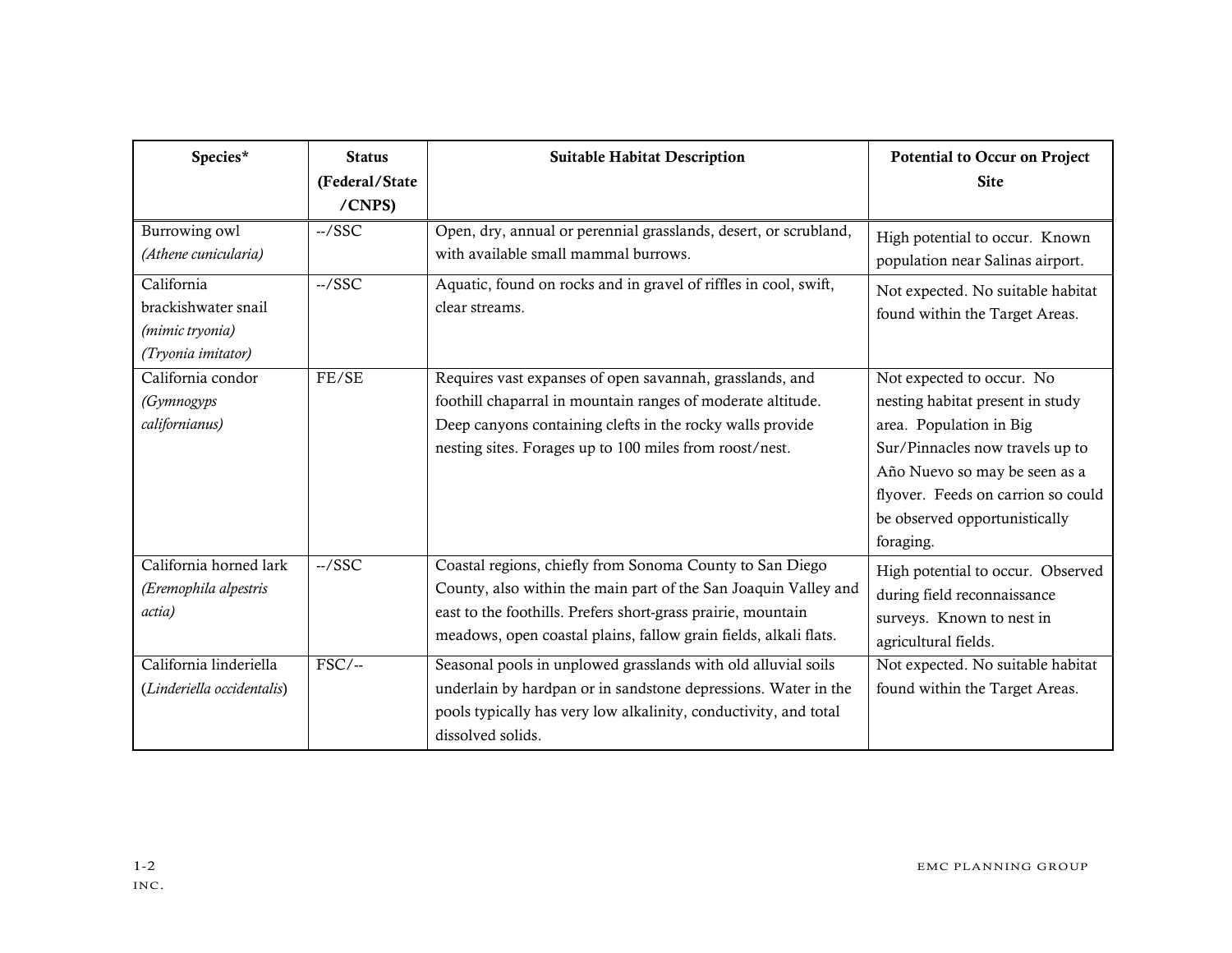| Species*                                                    | <b>Status</b><br>(Federal/State<br>/CNPS) | <b>Suitable Habitat Description</b>                                                                                                                                                                                                                                                                                                                                 | <b>Potential to Occur on Project</b><br><b>Site</b>                                                                                                                                                       |
|-------------------------------------------------------------|-------------------------------------------|---------------------------------------------------------------------------------------------------------------------------------------------------------------------------------------------------------------------------------------------------------------------------------------------------------------------------------------------------------------------|-----------------------------------------------------------------------------------------------------------------------------------------------------------------------------------------------------------|
| California red-legged<br>frog<br>(Rana draytonii)           | FT/SSC                                    | Rivers, creeks, and stock ponds with pools and overhanging<br>vegetation. Requires dense, shrubby or emergent riparian<br>vegetation, and prefers short riffles and pools with slow-moving,<br>well-oxygenated water. Needs upland habitat to aestivate<br>(remain dormant during dry months) in small mammal burrows,<br>cracks in the soil, or moist leaf litter. | High potential to occur.<br>Metapopulation within Gabilan<br>and Natividad Creek drainages<br>and stockponds found in<br>agricultural areas.                                                              |
| California tiger<br>salamander<br>(Ambystoma californiense) | FT/ST                                     | Grasslands and oak woodlands near seasonal pools and stock<br>ponds in central and coastal California. Needs upland habitat to<br>aestivate (remain dormant during dry months) in small mammal<br>burrows, cracks in the soil, or moist leaf litter. Requires seasonal<br>water sources that persist into late March for breeding habitat.                          | High potential to occur.<br>Metapopulation within Gabilan<br>and Natividad Creek drainages<br>and stockponds found in<br>agricultural areas. However,<br>individuals known from this area<br>are hybrids. |
| Coast horned lizard<br>(Phrynosoma blainvillii)             | $-/SSC$                                   | Arid grassland and scrubland habitats; prefers lowlands along<br>sandy washes with scattered low bushes. Requires open areas<br>for sunning, bushes for cover, patches of loose soil for<br>burrowing, and abundant supply of ants and other insects for<br>feeding.                                                                                                | Not expected. No suitable habitat<br>found within the Target Areas.                                                                                                                                       |
| Coast Range newt<br>(Taricha torosa)                        | $-$ /SSC                                  | Coastal drainages; lives in terrestrial habitats and can migrate<br>over 1 km to breed in ponds, reservoirs, and slow-moving<br>streams.                                                                                                                                                                                                                            | Not expected. No suitable habitat<br>found within the Target Areas.<br>Outside of currently known range.                                                                                                  |
| Cooper's hawk<br>(Accipter cooperii)                        | $-$ /local<br>concern                     | Oak or riparian woodlands.                                                                                                                                                                                                                                                                                                                                          | High potential to occur. Observed<br>during biological reconnaissance<br>surveys near a known nest site in<br>Natividad Creek riparian.                                                                   |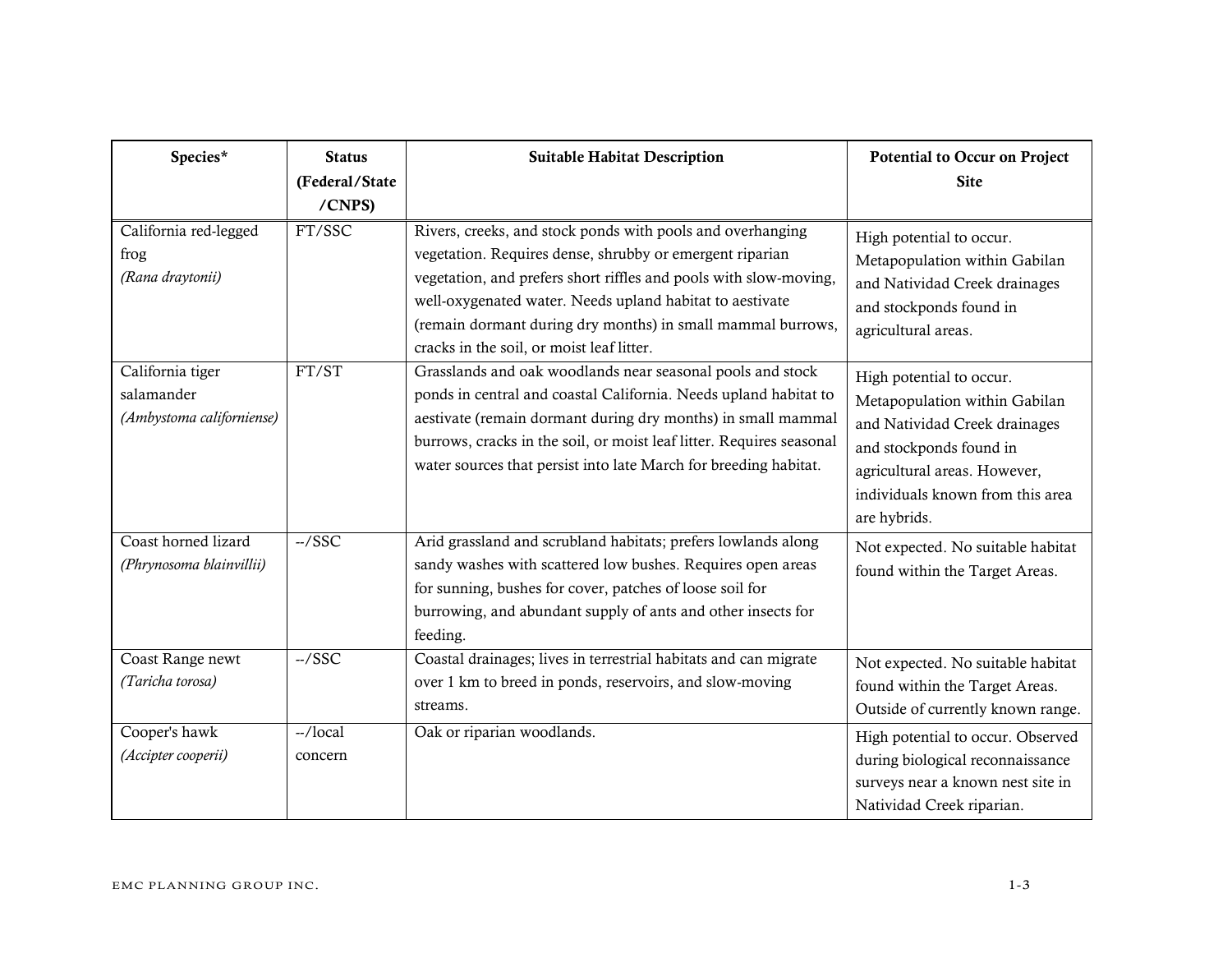| Species*                                      | <b>Status</b><br>(Federal/State | <b>Suitable Habitat Description</b>                                                                                                                                                                                        | <b>Potential to Occur on Project</b><br><b>Site</b>                                                                                                                                         |
|-----------------------------------------------|---------------------------------|----------------------------------------------------------------------------------------------------------------------------------------------------------------------------------------------------------------------------|---------------------------------------------------------------------------------------------------------------------------------------------------------------------------------------------|
|                                               | /CNPS)                          |                                                                                                                                                                                                                            |                                                                                                                                                                                             |
| Ferruginous hawk<br>(Buteo regalis)           | $-$ /SSC                        | (Wintering) Open grasslands, sagebrush flats, desert scrub, low<br>foothills and fringes of pinyon-juniper habitats. Mostly<br>consumes flat lagomorphs, ground squirrels, and mice.                                       | Overwintering individuals<br>observed in grasslands on outskirts<br>of City of Salinas, but foraging<br>habitat within study area low<br>quality. Low potential to occur.                   |
| Giant kangaroo rat<br>(Dipodomys ingens)      | FE/SE                           | Annual grasslands on the western side of the San Joaquin<br>Valley, marginal habitat in alkali scrub. Needs level terrain and<br>sandy loam soils for burrowing.                                                           | Not expected. No suitable habitat<br>found within the Target Areas.                                                                                                                         |
| Golden eagle<br>(Aquila chrysaetos)           | $-./SFP$                        | Rolling foothill mountain areas, sage-juniper flats, and desert.<br>Cliff-walled canyons provide nesting habitat in most parts of<br>range. Also uses large trees in open areas.                                           | Suitable nesting habitat not<br>present. Could be observed flying<br>over study area, and foraging in<br>farm fields, but foraging habitat is<br>low in quality. Low potential to<br>occur. |
| Hoary bat<br>(Lasiurus cinereus)              | $-/SSC$                         | Prefers open habitats or habitat mosaics, with access to trees for<br>cover and open areas or habitat edges for feeding. Roosts in<br>dense foliage of medium to large trees. Feeds primarily on<br>moths. Requires water. | Low potential to occur. Degraded<br>suitable habitat present.                                                                                                                               |
| Least Bell's vireo<br>(Vireo bellii pusillus) | FE/SE                           | Summer resident of southern and central California in riparian<br>habitats below 2,000 feet in elevation. Often nests in large<br>shrubs, along margins of bushes or on twigs projecting into<br>pathways.                 | Not expected. No suitable habitat<br>found within the Target Areas.<br>Suitable habitat present, but study<br>area outside of current range of<br>species.                                  |
| Longfin smelt<br>(Spirinchus thaleichthys)    | $\overline{FC/ST}$              | Open waters of estuaries, mostly in middle or bottom of water<br>column. Prefers salinities of 15-30 ppt, but can be found in<br>completely freshwater to almost pure seawater.                                            | Not expected. No suitable habitat<br>found within the Target Areas.                                                                                                                         |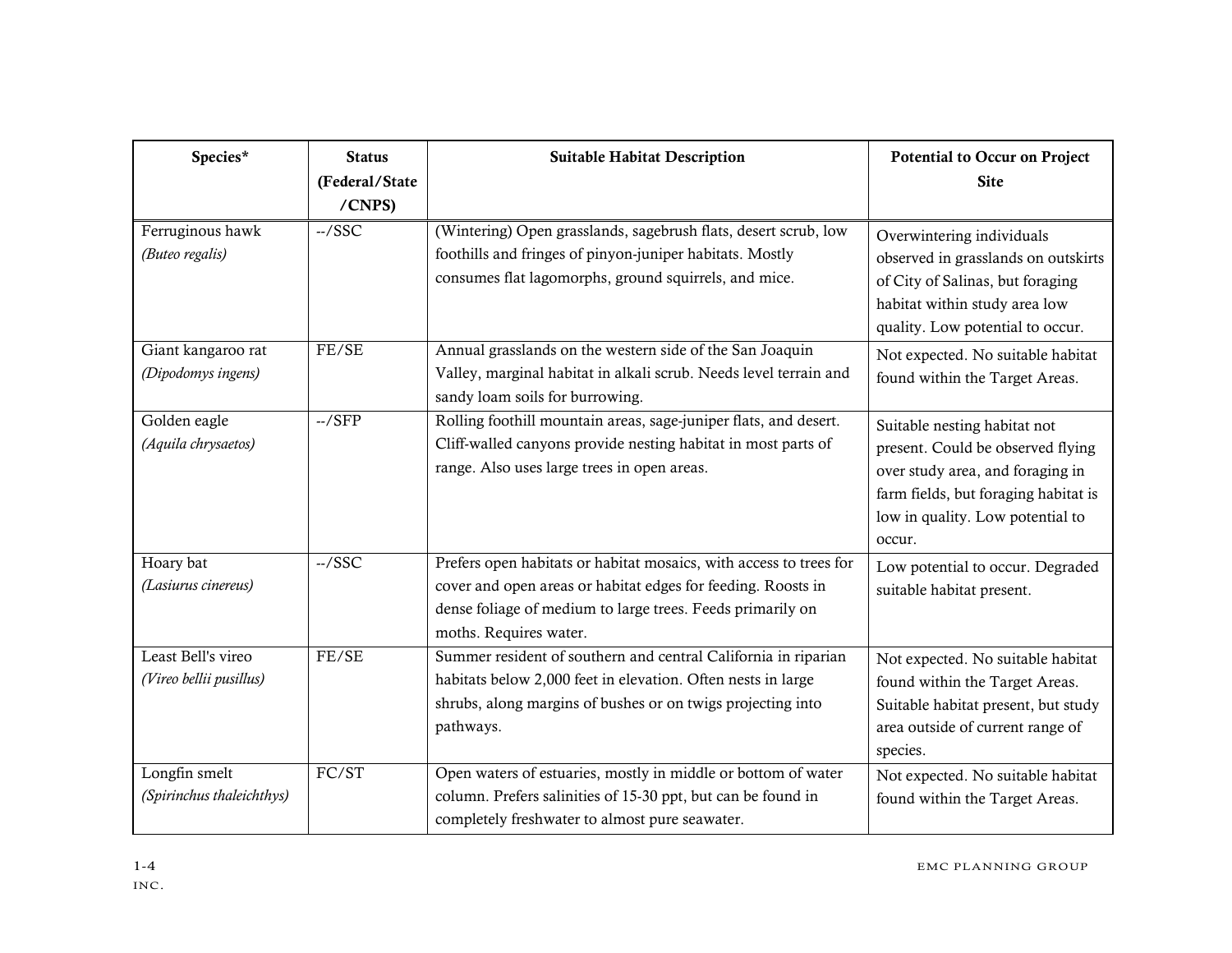| Species*                                                     | <b>Status</b><br>(Federal/State | <b>Suitable Habitat Description</b>                                                                                                                                                                                                                                                                                   | <b>Potential to Occur on Project</b><br><b>Site</b>                                                           |
|--------------------------------------------------------------|---------------------------------|-----------------------------------------------------------------------------------------------------------------------------------------------------------------------------------------------------------------------------------------------------------------------------------------------------------------------|---------------------------------------------------------------------------------------------------------------|
|                                                              | /CNPS)                          |                                                                                                                                                                                                                                                                                                                       |                                                                                                               |
| Marbled murrelet<br>(Brachyramphus<br>marmoratus marmoratus) | FT/SE                           | Feeds near-shore, nests inland along coast from Eureka to<br>Oregon border and from Half Moon Bay to Santa Cruz. Nests<br>in old-growth redwood-dominated forests, up to six miles<br>inland, often in Douglas fir.                                                                                                   | Not expected. No suitable habitat<br>found within the Target Areas.                                           |
| Monarch butterfly<br>(overwintering)<br>(Danaus plexippus)   | $-/-$                           | Winter roost sites. Wind protected tree groves (Eucalyptus,<br>Monterey pine, cypress) with nectar and water sources nearby                                                                                                                                                                                           | Not expected. No suitable habitat<br>found within the Target Areas.                                           |
| Northern harrier (Circus<br>cyaneus)                         | $-$ /SSC                        | Habitat includes coastal salt and freshwater marsh. Nests and<br>forages in grasslands, from salt grass in desert sink to mountain<br>cienagas. Nests on ground in shrubby vegetation, usually at<br>marsh edge; nest built of a large mound of sticks in wet areas.<br>Nests in farm fields with active agriculture. | High potential to occur. Observed<br>during field surveys in Salinas.                                         |
| Pallid bat<br>(Antrozous pallidus)                           | $-$ /SSC                        | Deserts, grasslands, scrublands, woodlands, and forests. Most<br>common in open, dry habitats with rocky areas for roosting.<br>Roosts must protect bats from high temperatures.                                                                                                                                      | Low potential to occur. Suitable<br>habitat present. Sensitive to<br>human disturbance near roost<br>sites.   |
| Prairie falcon<br>(Falco mexicanus)                          | $-/SSC$                         | Nesting Habitats. Open terrain, either level or hilly breeding<br>sites located on cliffs. Forages far distances, including to<br>marshlands and ocean shores.                                                                                                                                                        | Nesting habitat not present, but<br>moderate potential to forage in<br>farm fields on abundant avian<br>prey. |
| San Joaquin kit fox<br>(Vulpes macrotis mutica)              | FE/ST                           | Annual grasslands or grassy open stages with scattered shrubby<br>vegetation. Needs loose-textured sandy soils for burrowing, and<br>suitable prey base.                                                                                                                                                              | Not expected. No suitable habitat<br>found within the Target Areas.                                           |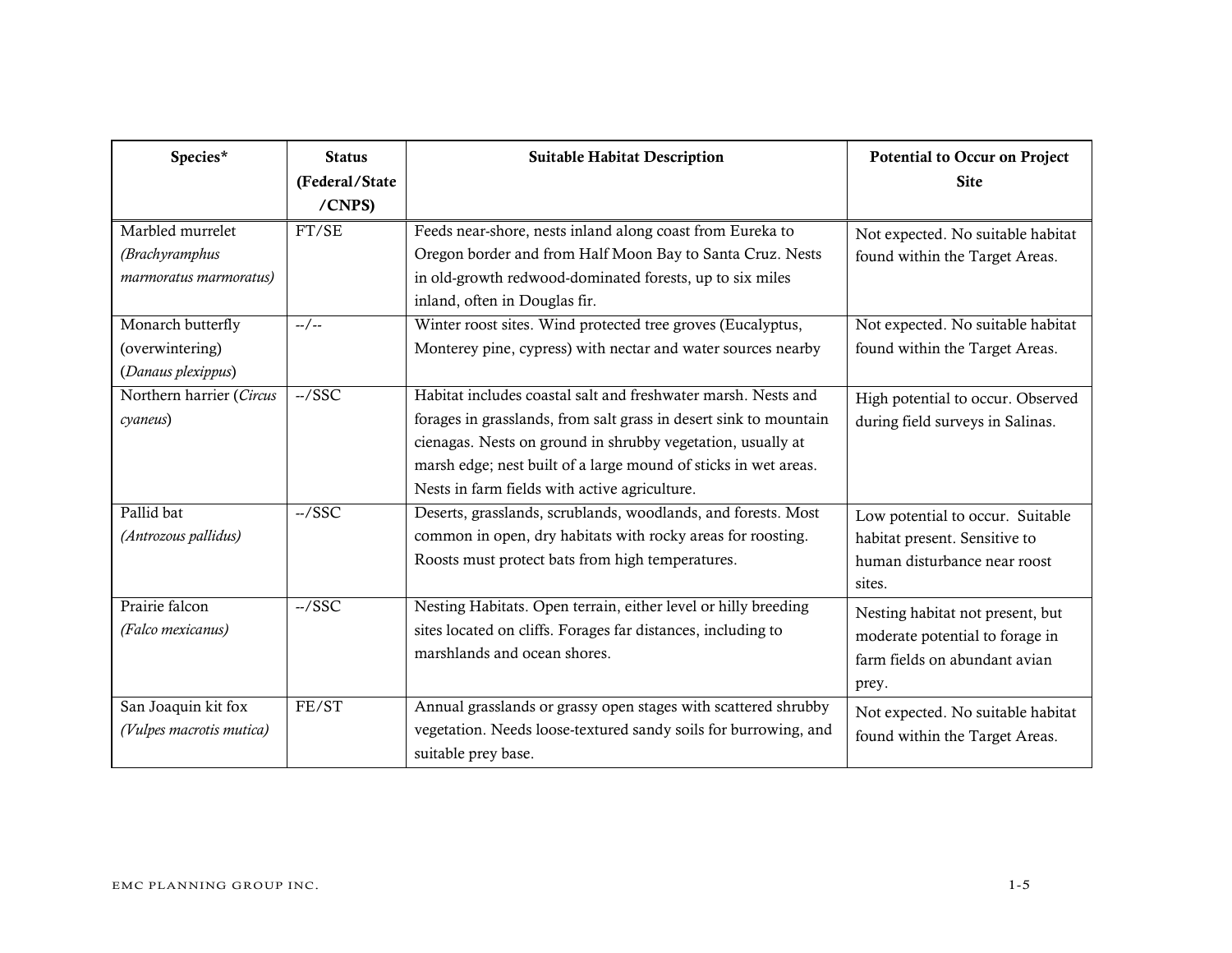| Species*                                                                   | <b>Status</b><br>(Federal/State<br>/CNPS) | <b>Suitable Habitat Description</b>                                                                                                                                                                                                                                                                                     | Potential to Occur on Project<br><b>Site</b>                                                                                                                         |
|----------------------------------------------------------------------------|-------------------------------------------|-------------------------------------------------------------------------------------------------------------------------------------------------------------------------------------------------------------------------------------------------------------------------------------------------------------------------|----------------------------------------------------------------------------------------------------------------------------------------------------------------------|
| Santa Cruz long-toed<br>salamander<br>(Ambystoma<br>macrodactylum croceum) | FE/SE                                     | Wet meadows near sea level in a few restricted locales in Santa<br>Cruz and Monterey Counties. Aquatic larvae prefer shallow<br>(<12 inches) water; use clumps of vegetation or debris for cover.<br>Adults use mammal burrows.                                                                                         | Not expected. No suitable habitat<br>found within the Target Areas.                                                                                                  |
| Short-eared owl<br>(Asio flammeus)                                         | $-/SSC$                                   | (Nesting) Found in swamp lands, both fresh and salt; lowland<br>meadows; irrigated alfalfa fields. Tule patches/tall grass needed<br>for nesting/daytime seclusion. Nests on dry ground in<br>depression concealed in vegetation.                                                                                       | Not expected. No suitable habitat<br>found within the Target Areas.<br>Suitable habitat present but highly<br>degraded.                                              |
| Silvery legless lizard<br>(Anniella pulchra pulchra)                       | $-$ /SSC                                  | Sandy or loose loamy soils under sparse vegetation, moist soils.                                                                                                                                                                                                                                                        | Not expected. No suitable habitat<br>found within the Target Areas.                                                                                                  |
| Southwestern willow<br>flycatcher (Empidonax<br>trailii extimus)           | FE/SE                                     | Summer resident of southern and central California. Riparian<br>obligate species restricted to dense stream-side vegetation. Nests<br>have been found in willows, box elder, salt cedar, live oak,<br>buttonbush, black twinberry, Fremont cottonwood, alder,<br>blackberry, baccharis or mulefat, and stinging nettle. | Not expected. No suitable habitat<br>found within the Target Areas.<br>Suitable habitat present but area<br>outside of known nesting range.                          |
| Steelhead<br>(Oncorhynchus mykiss<br><i>irideus</i> )                      | FT/SSC                                    | Coastal stream with clean spawning gravel. Requires cool water<br>and pools. Needs migratory access between natal stream and<br>ocean.                                                                                                                                                                                  | High potential to occur. In 2005,<br>NOAA classified Gabilan Creek<br>as Critical Habitat for steelhead.<br>Steelhead detected from Gabilan<br>Creek during surveys. |

INC.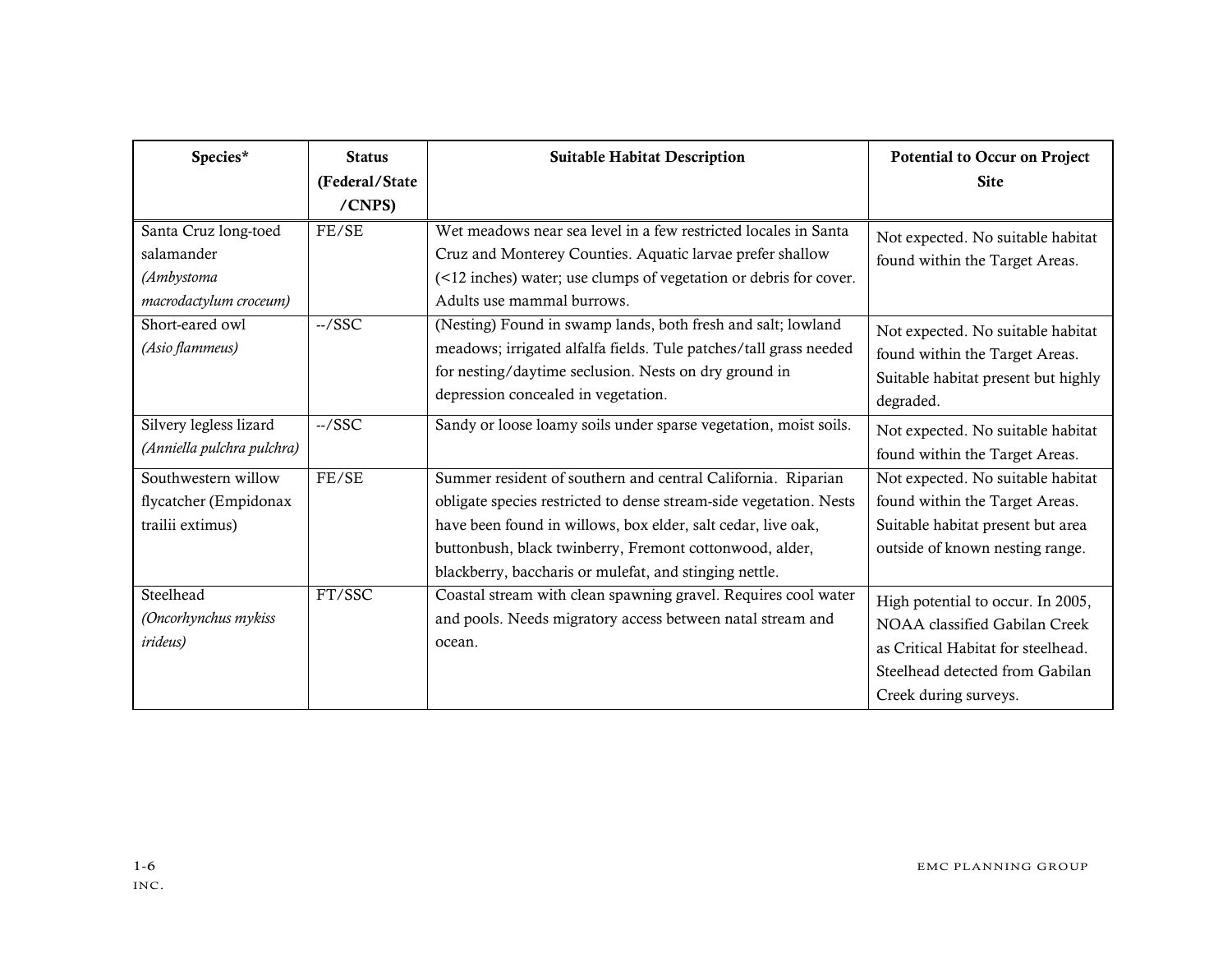| Species*                                                            | <b>Status</b><br>(Federal/State<br>/CNPS) | <b>Suitable Habitat Description</b>                                                                                                                                                                                                                                                      | <b>Potential to Occur on Project</b><br><b>Site</b>                                                                                                                                                                                                                                                                                                       |
|---------------------------------------------------------------------|-------------------------------------------|------------------------------------------------------------------------------------------------------------------------------------------------------------------------------------------------------------------------------------------------------------------------------------------|-----------------------------------------------------------------------------------------------------------------------------------------------------------------------------------------------------------------------------------------------------------------------------------------------------------------------------------------------------------|
| Swainson's hawk<br>(Buteo swainsoni)                                | $-$ /ST                                   | Breeds in grasslands with scattered trees, juniper-sage flats,<br>riparian areas, savannahs, and agricultural or ranch lands with<br>groves or lines of trees. Requires adjacent suitable foraging<br>areas, such as grasslands or agricultural fields supporting rodent<br>populations. | Low potential to occur as foraging<br>individuals during migration. The<br>Salinas Valley is outside of the<br>currently known breeding range of<br>this species. Recent nesting<br>records from the Santa Clara<br>Valley suggest that species is<br>experiencing a range expansion so<br>there is potential for this species to<br>occur in the future. |
| Tidewater goby<br>(Eucyclogobius newberryi)                         | FE/SSC                                    | Brackish water habitats, found in shallow lagoons and lower<br>stream reaches, still but not stagnant water with high oxygen<br>levels.                                                                                                                                                  | Not expected. No suitable habitat<br>found within the Target Areas.                                                                                                                                                                                                                                                                                       |
| Townsend's western<br>big-eared bat<br>(Corynorhinus<br>townsendii) | --/SC&SSC                                 | Inhabits a wide variety of habitats. Most common in mesic sites.<br>Roosts in the open, hanging from walls and ceilings. Roosting<br>sites limiting. Extremely sensitive to human disturbance.                                                                                           | Low potential to occur. Suitable<br>habitat present but species is<br>sensitive to human disturbance.                                                                                                                                                                                                                                                     |
| Tricolored blackbird<br>(Agelaius tricolor)                         | $-./SE$                                   | Areas adjacent to open water with protected nesting substrate,<br>which typically consists of dense, emergent freshwater marsh<br>vegetation.                                                                                                                                            | Moderate potential to occur.<br>Record of nesting colony from<br>stockpond with emergent<br>vegetation near study area, and<br>forages in farm fields.                                                                                                                                                                                                    |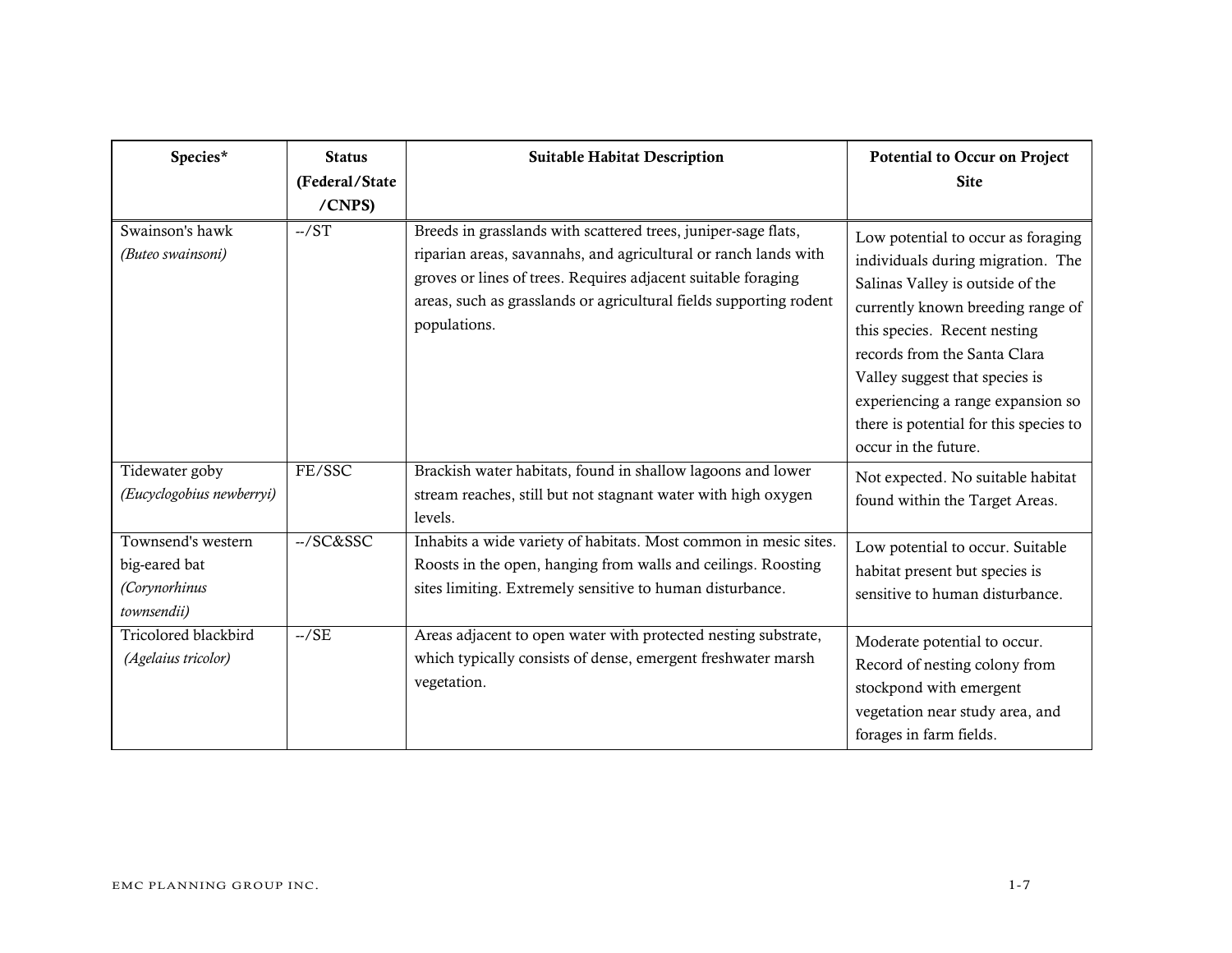| Species*                                              | <b>Status</b><br>(Federal/State<br>/CNPS) | <b>Suitable Habitat Description</b>                                                                                                                                                                                                                      | Potential to Occur on Project<br><b>Site</b>                                                                                                                               |
|-------------------------------------------------------|-------------------------------------------|----------------------------------------------------------------------------------------------------------------------------------------------------------------------------------------------------------------------------------------------------------|----------------------------------------------------------------------------------------------------------------------------------------------------------------------------|
| Two-striped garter<br>snake<br>(Thamnophis hammondii) | $-$ /SSC                                  | Coastal California from sea level to about 7,000 feet in<br>elevation. Highly aquatic, found in or near permanent fresh<br>water, often along streams with rocky beds and riparian growth.                                                               | Not expected to occur. Suitable<br>habitat present, but Salinas is at<br>the northern limit of the range of<br>this species. Nearest records are<br>45 miles to the south. |
| Vernal pool fairy<br>shrimp<br>(Branchinecta lynchi)  | $FT/-$                                    | Endemic to the grasslands of the Central Valley, Central Coast<br>Mtns., and South Coast Mtns. in astatic rain-filled pools.<br>Inhabits small, clear-water sandstone depression pools and grass<br>swale, earth slump, or basalt-flow depression pools. | Not expected. No suitable habitat<br>found within the Target Areas.                                                                                                        |
| Western pond turtle<br>(Emys marmorata)               | $-$ /SSC                                  | Ponds, marshes, rivers, streams, and irrigation ditches with<br>aquatic vegetation. Needs basking sites (such as rocks or<br>partially submerged logs) and suitable upland habitat for egg-<br>laying (sandy banks or grassy open fields).               | Moderate potential to occur.<br>Record from Natividad Creek<br>drainage just outside of study<br>area.                                                                     |
| White-tailed kite<br>(Elanus leucurus)                | $-./SFP$                                  | Rolling foothills and valley margins with scattered oaks, and<br>river bottomlands or marshes next to deciduous woodlands.<br>Open grasslands, meadows, or marshes for foraging close to<br>isolated, dense-topped trees for nesting and perching.       | Moderate potential to occur.<br>Suitable foraging and nesting<br>habitat available.                                                                                        |
| Yellow warbler<br>(Setophaga petechia)                | $-$ /SSC                                  | Neotropical migrant. In California, nests in riparian vegetation<br>in close proximity to water along streams and in wet meadows.<br>Found in willows, cottonwoods, and numerous types of riparian<br>shrubs and trees.                                  | Low potential to occur. Suitable<br>habitat along Natividad and<br>Gabilan Creeks.                                                                                         |